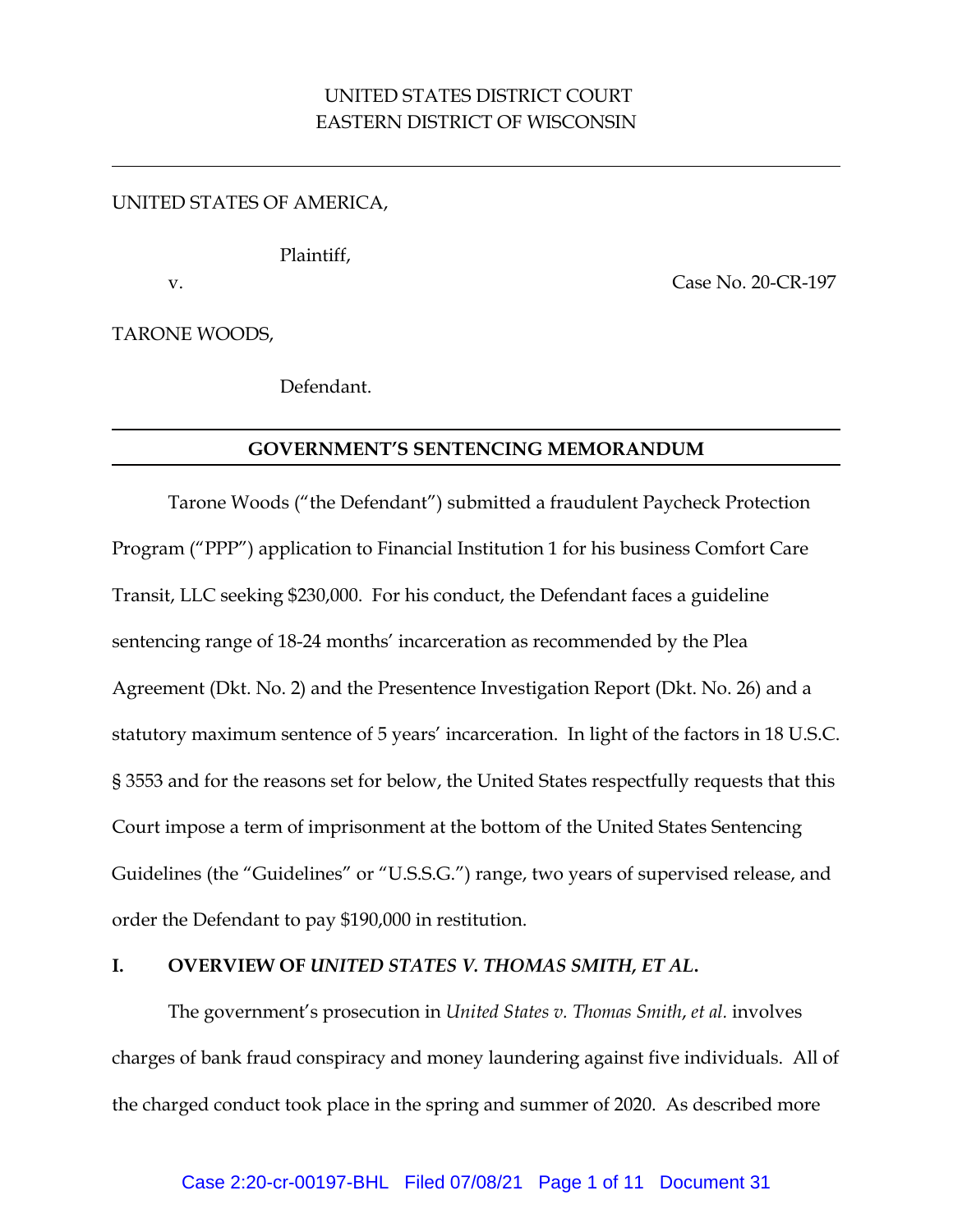fully in the Indictment and plea agreements associated with each of the defendants, the defendants obtained fraudulent PPP loans from a bank using false and fraudulent application materials. *See* Dkt. Nos 1, 5, 38, 42, 53, 73. In addition to the five defendants charged in the Indictment, three other defendants, including the Defendant, were charged by Information for their part of the scheme. *See United States v. Marvin Fitzgerald*, 20 CR 202; *United States v. Deon Petty*, 20 CR 199. In total, the scheme sought over \$1 million in government funds for employees (and sometimes businesses) that did not even exist. *Id.* Proceeds of the fraud were shared among co-defendants. *Id.* Some of the defendants also coordinated the false statements they planned to provide law enforcement, if approached, to try to conceal their crimes.

#### **II. OVERVIEW OF** *UNITED STATES V. TARONE WOODS*

A more detailed recitation of the facts relating to the scheme are detailed in the Defendant's plea agreement (Dkt No. 2), the plea agreements of the related defendants in the case, the PSR, and the government's submission regarding restitution. (Dkt. No. 24.)

To summarize, in May 2020, Thomas Smith approached the Defendant and told him that he could get him money for his business, Comfort Care. Comfort Care had not been in operation since 2015. The Defendant, who understood Thomas Smith to be a successful businessman, agreed to work with Thomas Smith to get a loan. Thomas Smith directed the Defendant to restore Comfort Care to good standing with the State of Wisconsin and open a banking account at Financial Institution 1. The Defendant also agreed to pay Thomas Smith half of the loan proceeds after the loan was funded.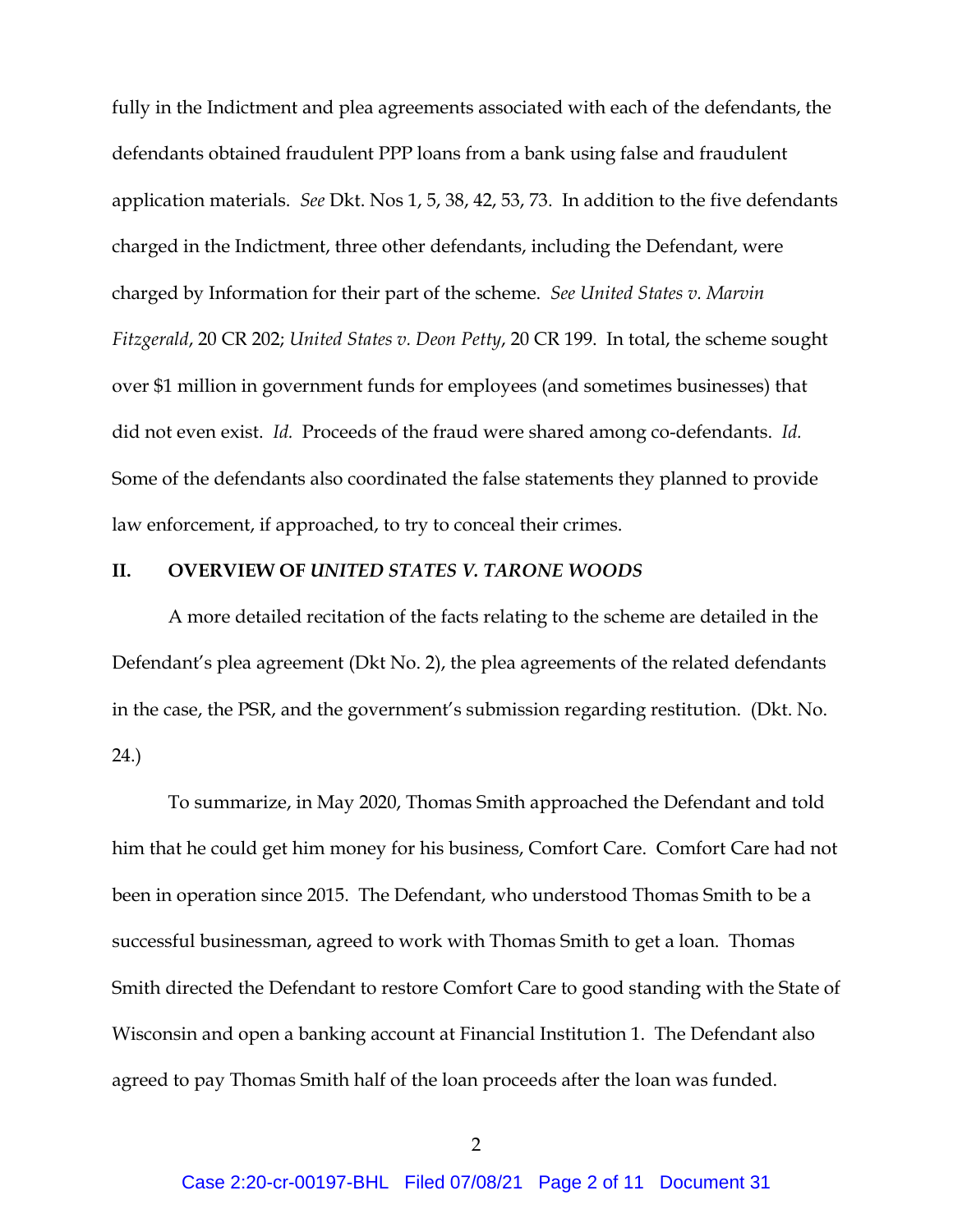On May 18, 2020, Thomas Smith provided the Defendant with a fraudulent loan application that Thomas Smith had created for Comfort Care. The loan application falsely stated that Comfort Care was operational as of February 15, 2020, had 23 employees for whom Comfort Care paid salary and taxes, and had an average monthly payroll of \$92,000. The application package also included false tax documents. The Defendant reviewed the application package and noted the false information. Nonetheless, he signed the package and dropped it off at a Financial Institution 1 branch.

On May 20, 2020, Financial Institution 1 approved the PPP loan and wired \$230,000 to the Comfort Care account. Per their agreement, and at Thomas Smith's direction, the Defendant obtained three cashier's checks totaling \$115,000 to Thomas Smith's entities and provided them to Thomas Smith.

When Financial Institution 1 froze their accounts in June 2020, Thomas Smith provided the Defendant with a fake bill of sale for a bus that was meant to explain one of the \$40,000 checks. Thomas Smith also directed the Defendant to make false statements to Financial Institution 1 about Comfort Care and the payments, which the Defendant did. Thomas Smith also directed the Defendant to delete emails and text messages detailing their scheme.

### **III. PROCEDURAL BACKGROUND**

A more detailed recitation of the procedural history of this case can be found in the Government's Position on Restitution. (Dkt. 24.) To summarize, on October 20, 2020, a grand jury returned an indictment charging the Defendant, Thomas Smith,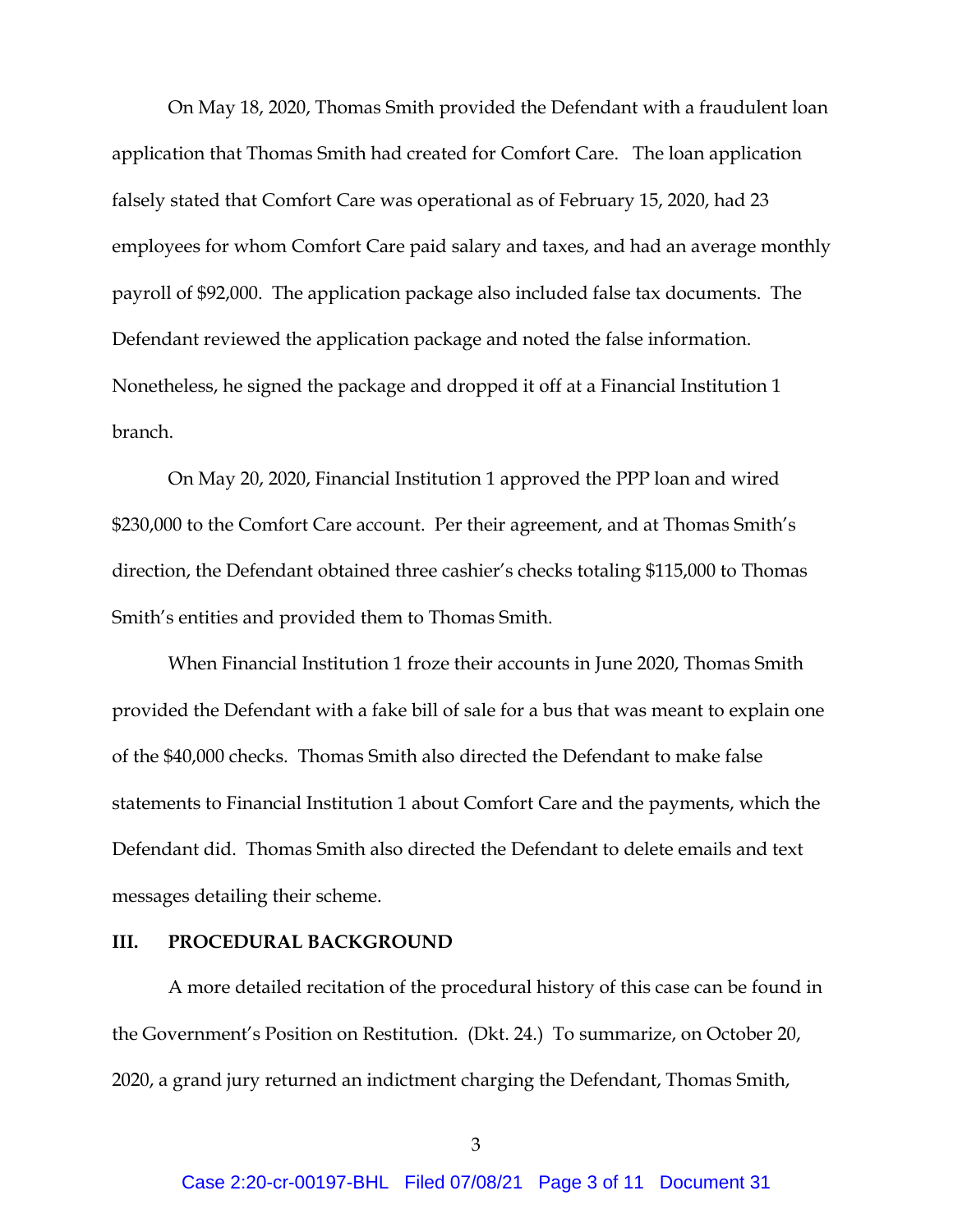Stephen Smith, Robert Hamilton, and Jonathan Henley for participating in a bank fraud scheme between April 2020 and July 2020, in violation of Title 18, United States Code, Section 1344, and for engaging in money laundering, in violation of Title 18, United States Code, Section 1957. (*United States v. Thomas Smith, et. al.*, 20-cr-196, Dkt. 1.)

The Defendant was charged by information with one count of false statements, Title 18, United States Code, Section 1001 on October 23, 2020. The Defendant pled guilty to Count One of the Information pursuant to a written plea agreement on November 10, 2020. (Dkt. 2.) Sentencing was scheduled for June 11, 2021 but was rescheduled at the Defendant's request for July 15, 2021

#### **IV. SENTENCING GUIDELINES CALCULATIONS**

The United States agrees with the Probation Office's calculation of the Guidelines in this case. The Final Presentence Investigation Report, filed on June 3, 2021, determined that the total offense level was 15 and that the Defendant's criminal history category was I, which corresponds to an advisory Guidelines range of 18 to 24 months' imprisonment. (PSR ¶ 75.) The Probation Officer found that the Defendant was subject to a Base Offense Level of 6 under U.S.S.G. § 2B1.1(a)(1). (*Id.* at ¶ 25.) The Defendant then received a 10-level enhancement for a loss exceeding \$150,000 but less than \$250,000 under U.S.S.G. § 2B1.1(b)(1)(F). (*Id.* at ¶ 26.) The Defendant received a twolevel enhancement because the offense involved sophisticated means under U.S.S.G §2B1.1(b)(10)(C). (*Id.* ¶ 27.)

The parties and the Probation Office agree that the Defendant is entitled to a twolevel reduction for acceptance of responsibility. The Defendant has assisted authorities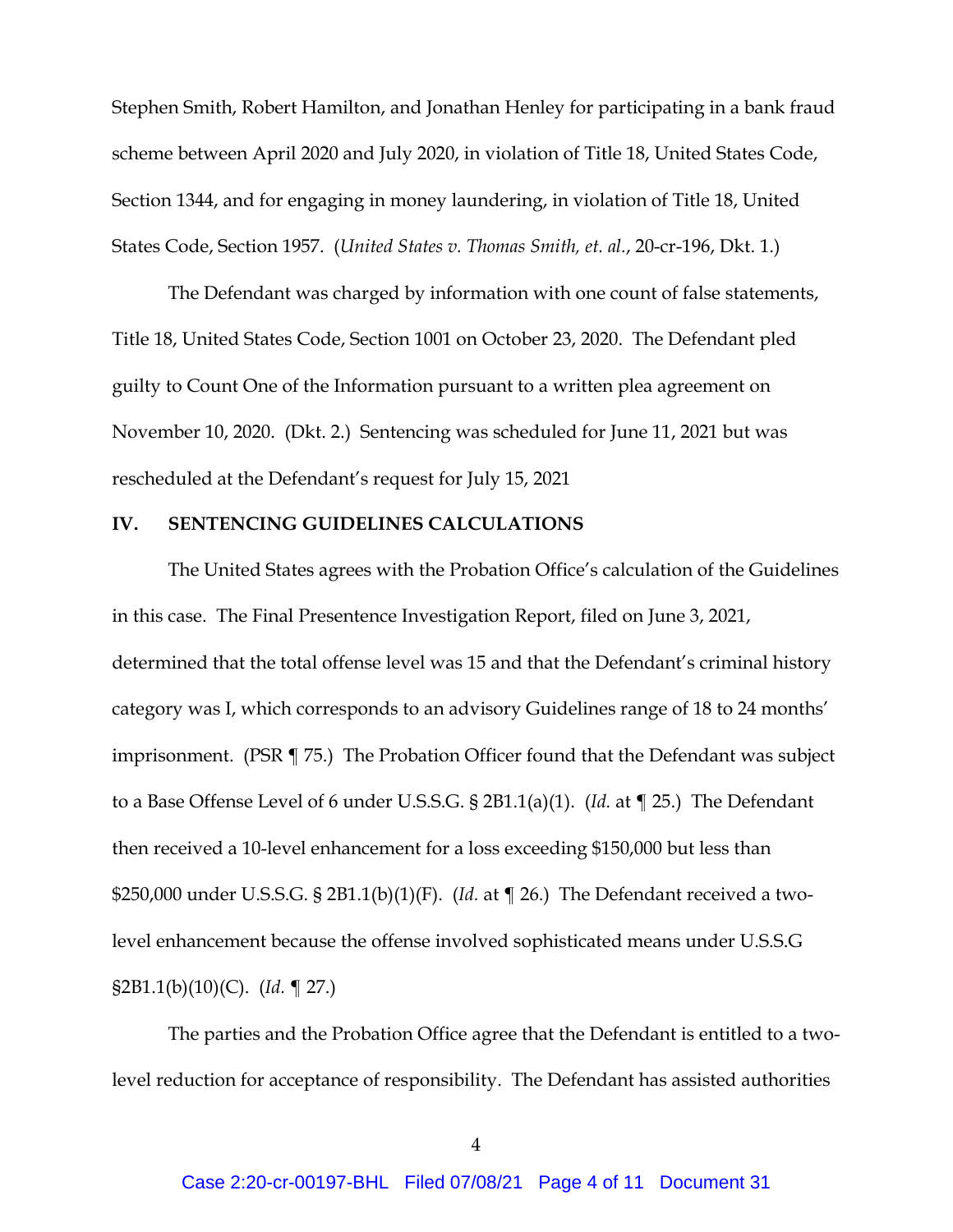in the investigation and prosecution of his own misconduct by pleading guilty prior to indictment, thereby permitting the United States to avoid preparing for trial and permitting the United States and the Court to allocate their resources efficiently. Therefore, the United States moves the Court, under Section 3E1.1(b), to grant the Defendant an additional one-level reduction in the offense level for acceptance of responsibility if the Defendant receives the two-level reduction for acceptance of responsibility.

With a Total Offense Level as Level 15, and a Criminal History Category of I, the Sentencing Guidelines recommend a sentence between 18- and 24-months' imprisonment. The United States agrees with the PSR's Guidelines' Calculations and has no corrections to the PSR.

### **V. CONSIDERATION OF FACTORS UNDER SECTION 3553(A)**

### **A. Nature and Circumstances of the Offense**

The Defendant participated in serious criminal conduct and should be punished for his choice to do so. In 2020, as the COVID-19 pandemic spread across the country causing death and economic distress, the government created PPP loans to help small businesses whose livelihoods were jeopardized. The Defendant, who was the owner of the defunct business that was not eligible for a PPP loan, took advantage of the program by submitting a false application claiming to have employees and payroll that did not exist. His application was supported by false tax forms. Furthermore, upon being discovered by the bank, the Defendant chose to continue going along with the scheme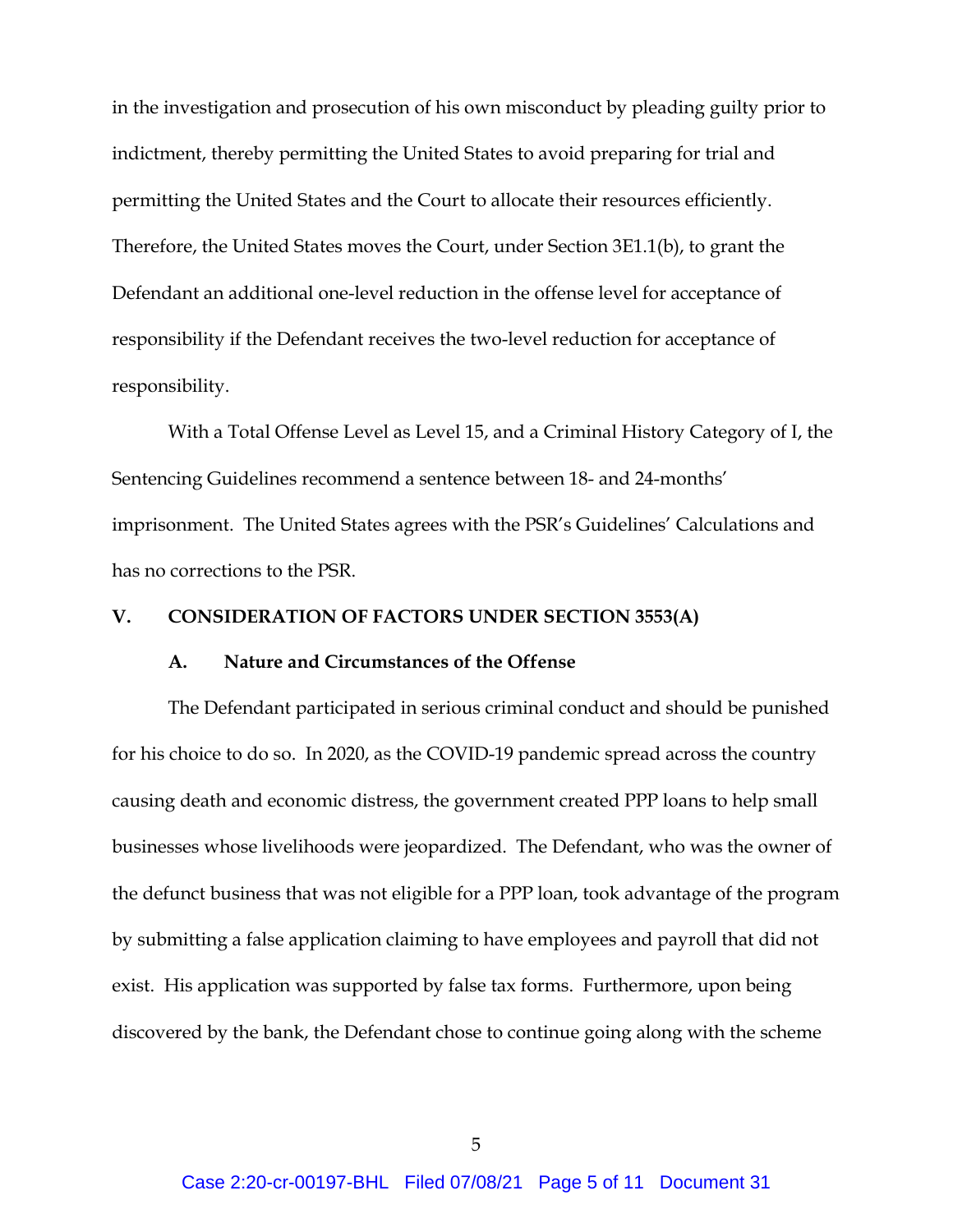by trying to conceal his conduct. He told lies to the bank about the state of Comfort Care and his payments to Thomas Smith.

The Defendant's conduct was serious, but there are some mitigating factors to consider. The Defendant's role in the scheme was significantly less than others including Thomas Smith. The Defendant was recruited to the scheme by Thomas Smith, who had been a business mentor to him in the past and the Defendant understood to be a successful businessman. Furthermore, the Defendant did not create any of the loan paperwork or fake tax documents used as part of the scheme.

Finally, it is also notable that the Defendant did not actually spend most of the fraudulently obtained loan proceeds. The Defendant obtained \$230,000 from the PPP loan. He agreed to give Thomas Smith \$115,000 from that. The Defendant succeeded in transferring \$40,000 to Thomas Smith, but Financial Institution 1 froze the Defendant's account before any other funds could be transferred to Smith. The Defendant spent approximately \$10,000 on his own personal expenses, which included paying off debts for rent and medical bills.

### **B. History and Characteristics of the Defendant**

The Defendant is a 41-year-old man who suffers from certain health conditions. (PSR ¶ 45, 56.) He grew up in a stable family and has close relationships with an extended family. (*Id.* ¶ 68-75.) The Defendant has held a position doing data entry since March 2020 and has been gainfully employed for most of his adult life. (*Id.* ¶ 65, 69.) He enjoys his current work and hopes to continue his employment in the future.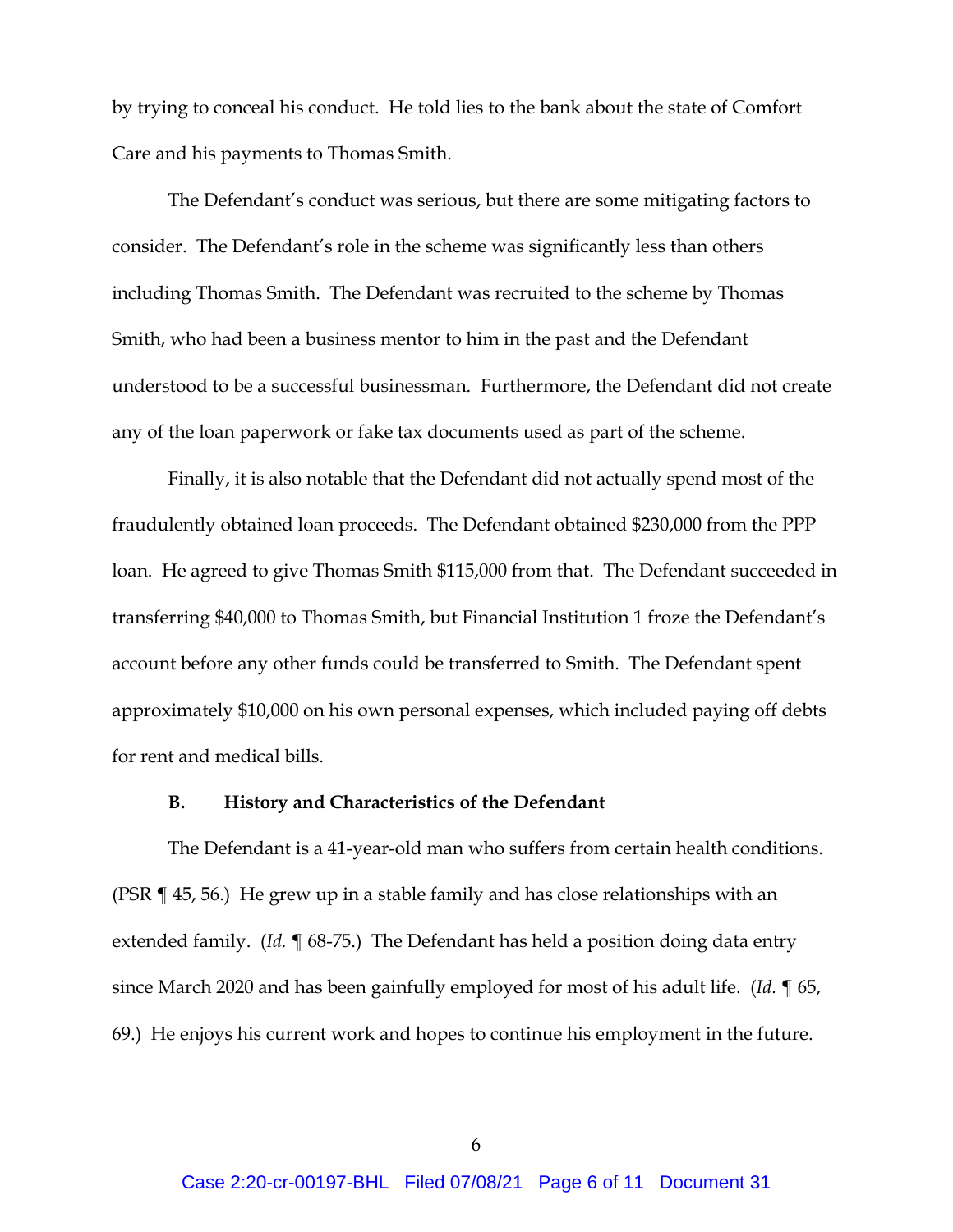(*Id.* ¶ 69.) The Defendant has a sixteen-year-old son, who he reports being close to. (*Id.* ¶ 54.) The Defendant has no criminal history. (*Id.* ¶ 40.)

The Defendant deserves credit for accepting responsibility early and saving the government considerable resources in preparing for trial. Furthermore, the Defendant appears to have committed this offense due to a desire to provide for his family and restart his business, which supports a sentence at the bottom of the Guidelines. *See e.g. United States v. Eggleston*, 347 F.Supp.3d 381, 384 (E.D. Wisc. 2018) (in bank fraud case, noting as a mitigating factor that embezzlement offense was committed to support business rather than for personal enrichment).

## **C. Need for the Sentence to Afford Adequate Deterrence to Criminal Conduct**

The government believes a that a sentence at the bottom of the Guidelines is appropriate for both specific and general deterrence. The sentence in this case should send a clear message to the Defendant and other offenders that there are serious consequences for defrauding government pandemic relief programs. Indeed, as the pandemic continues to impact small businesses, the PPP loan program remains ongoing. Actors like the Defendant who seek to defraud these programs make it more difficult for administrators of government and other relief programs to get aid to individuals that qualify for and need it. The defendant's sentence should serve as a warning and deterrent to others inclined to exploit pandemic relief programs.

The Defendant's lack of a criminal record, his genuine remorse demonstrated by the fact that he pled guilty quickly upon being approached by law enforcement, and the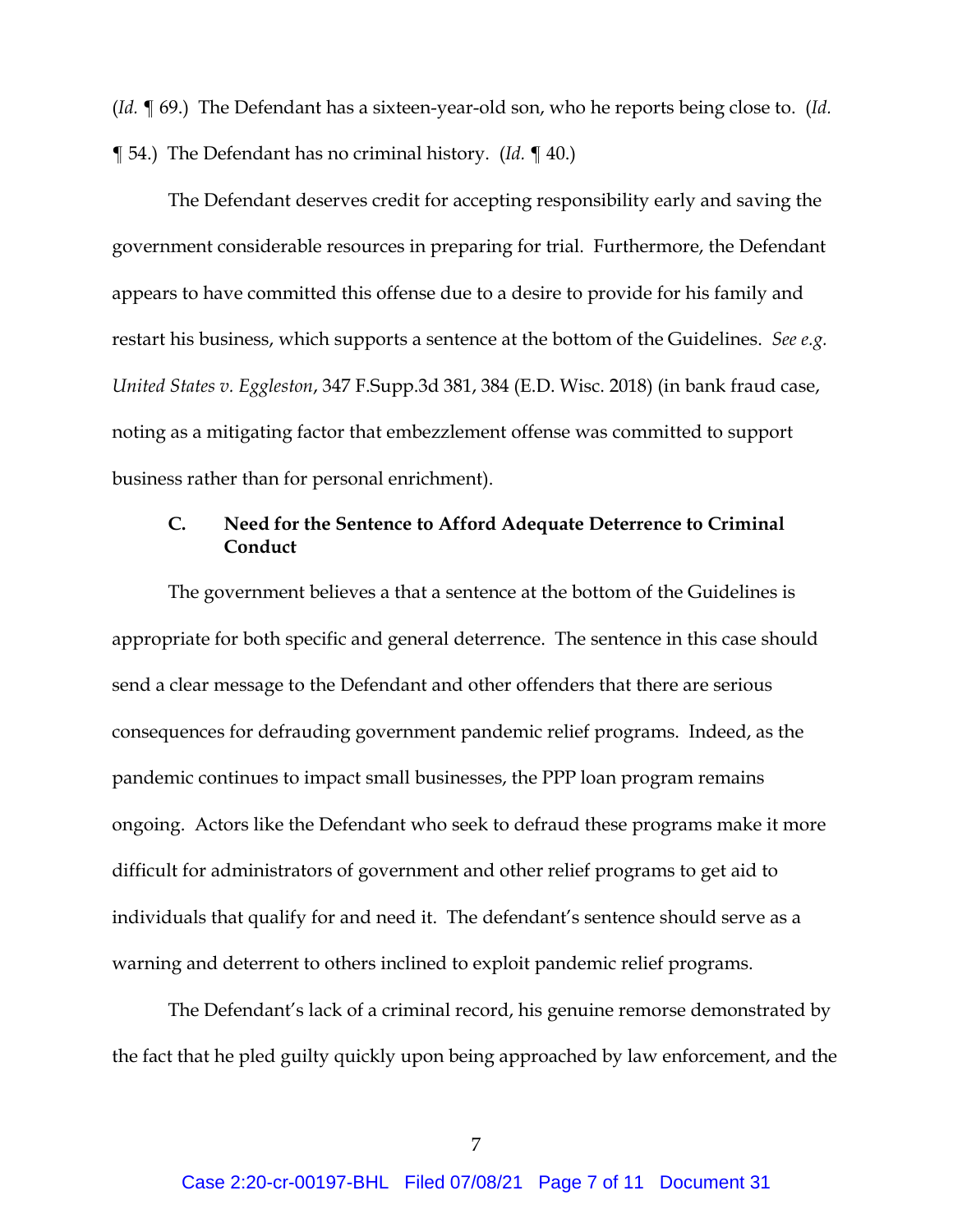fact that he was only involved with one loan, indicates that specific deterrence is not a concern in this case.

#### **D. Need for the Sentence to Avoid Unwarranted Sentencing Disparities**

There are two relevant points of comparison to avoid unwarranted sentencing disparities: sentences associated with others convicted of PPP related fraud, and those in this case. Around the country, only a few defendants have been sentenced to date for PPP related frauds. Those cases involved multiple loans and significantly more money than in this case. *See, e.g.*, *United States v. David Hines*, 21-CR-20011, S.D.FL. (imposing 78-month sentence on an individual who fraudulently applied for multiple PPP loans with a loss of \$3.9 million and also assisted others in submitting fraudulent PPP loans); *United States v. Ganell Tubbs*, 20-CR-193, E.D.AR (imposing 41-month sentence on an individual who fraudulently applied for two PPP loans with a loss of \$1.9 million); *United States v. Tarik Jaafar*, 20-CR-185, E.D.V.A. (imposing 12-month sentence on an individual who fraudulently applied for 18 PPP loans with a loss of \$1.4 million); *United States v. Zhang*, 20-CR-169, W.D.W.A. (imposing 60 day sentence on an individual who fraudulently applied for multiple COVID-19 relief program loans, including four PPP loans with a loss of over \$900,000).

While the other cases around the country provide some point of reference for the appropriate sentence, the more appropriate comparison is with the other defendants charged as part of this scheme. When comparing the Defendant to others in the scheme, the government submits that the Defendant was significantly less culpable than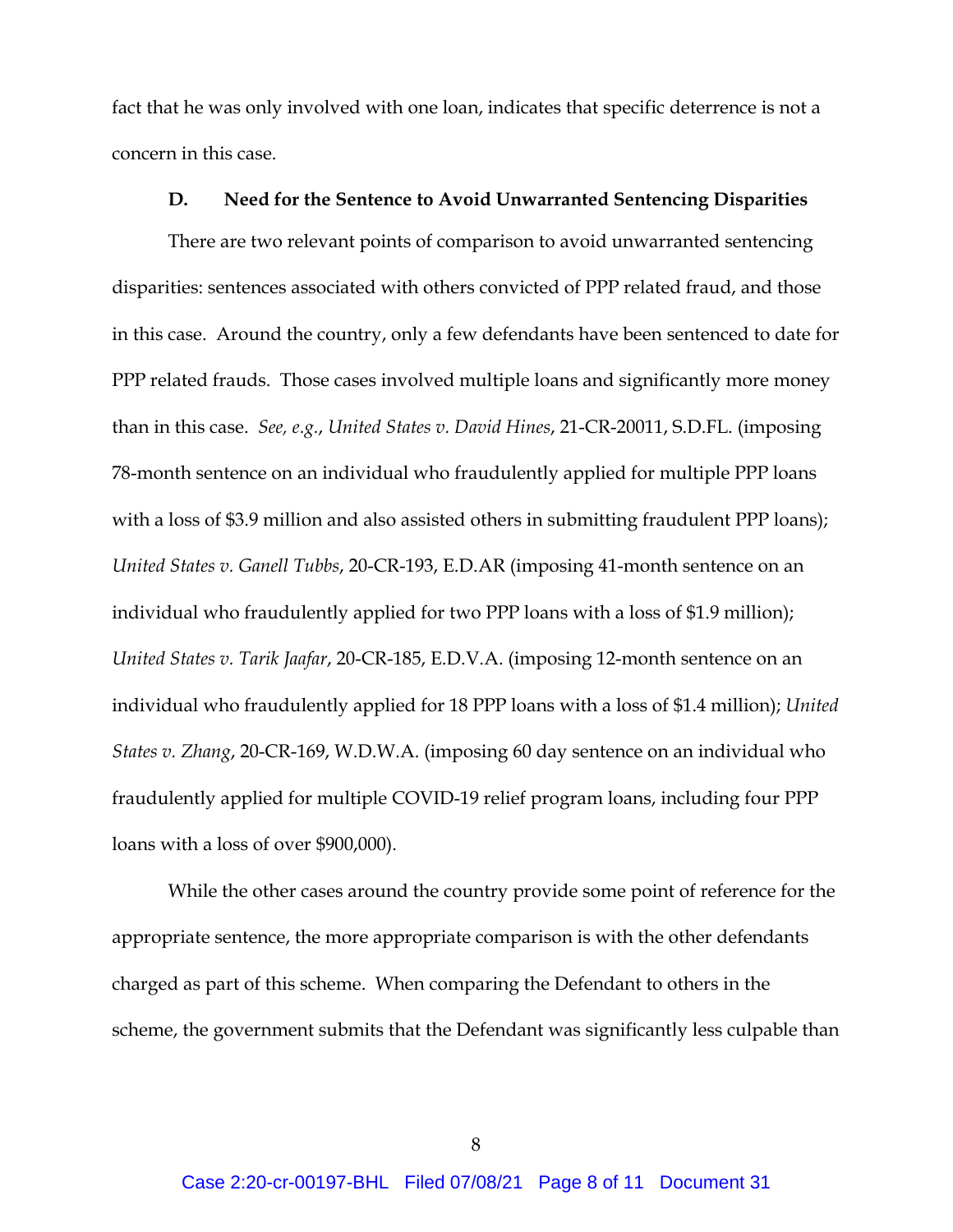Thomas Smith or Stephen Smith.<sup>1</sup> This should be reflected in his sentence. The Defendant was recruited into the scheme by Thomas Smith, who he looked up to as a mentor in business. He did not fill out any of the applications or create false documents like Thomas Smith. Finally, unlike Thomas Smith, the Defendant was not involved in the creation or direction of the scheme.

Rather, the Defendant is more akin to the other defendants in this scheme who were recruited to the scheme by individuals they looked up to and respected. A sentence similar to the other defendants, such as Samuel Davis and Robert Hamilton is more appropriate.

### **VI. RESTITUTION & FORFEITURE**

The government incorporates its Position on Restitution for Sentencing, filed on April 13, 2021 at Docket No. 24. For the reasons explained in that submission, the Defendant should be ordered to pay \$190,000 in restitution.

The government is not seeking a separate forfeiture judgment against the Defendant.

**\* \* \***

For the reasons stated above, the United States respectfully requests that the Court impose a term of imprisonment at the bottom of the Guidelines, two years of supervised release, and order the Defendant to pay \$190,000 in restitution. The United

<span id="page-8-0"></span><sup>1</sup> Thomas Smith received a sentence of 57 months' confinement; Stephen Smith will be sentenced on July 14, 2021.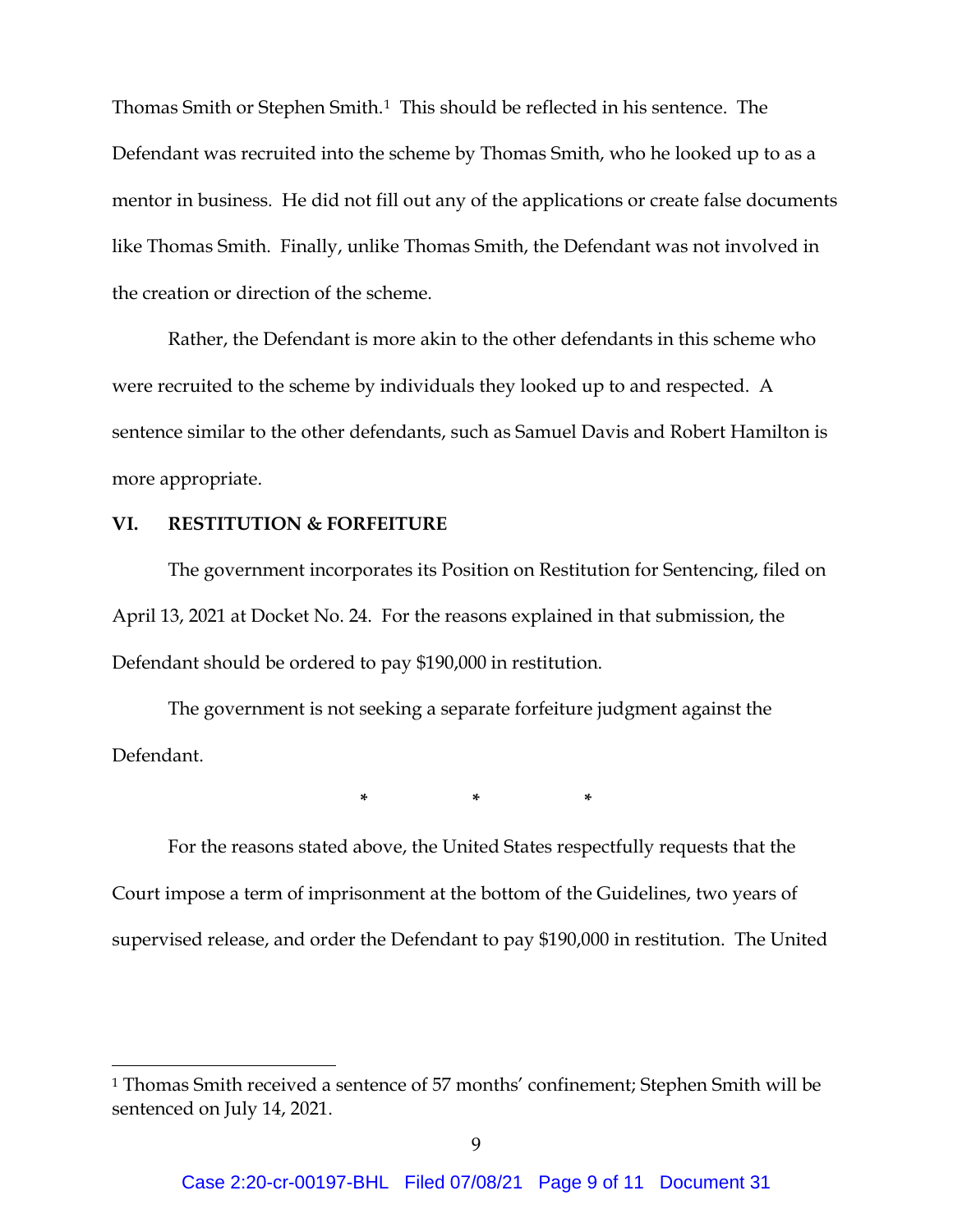States submits that this sentence is sufficient, but not greater than necessary, to satisfy

the purposes of sentencing.

Respectfully Submitted,

JOSEPH BEEMSTERBOER Acting Chief, Fraud Section U.S. Department of Justice

\_*s/Laura Connelly*\_\_\_\_\_\_\_\_\_\_\_\_\_\_\_\_\_\_\_\_ LAURA CONNELLY LESLIE S. GARTHWAITE Trial Attorneys Fraud Section U.S. Department of Justice 1400 New York Ave. NW Washington, DC 20005 Phone: 202-307-1423 laura.connelly@usdoj.gov